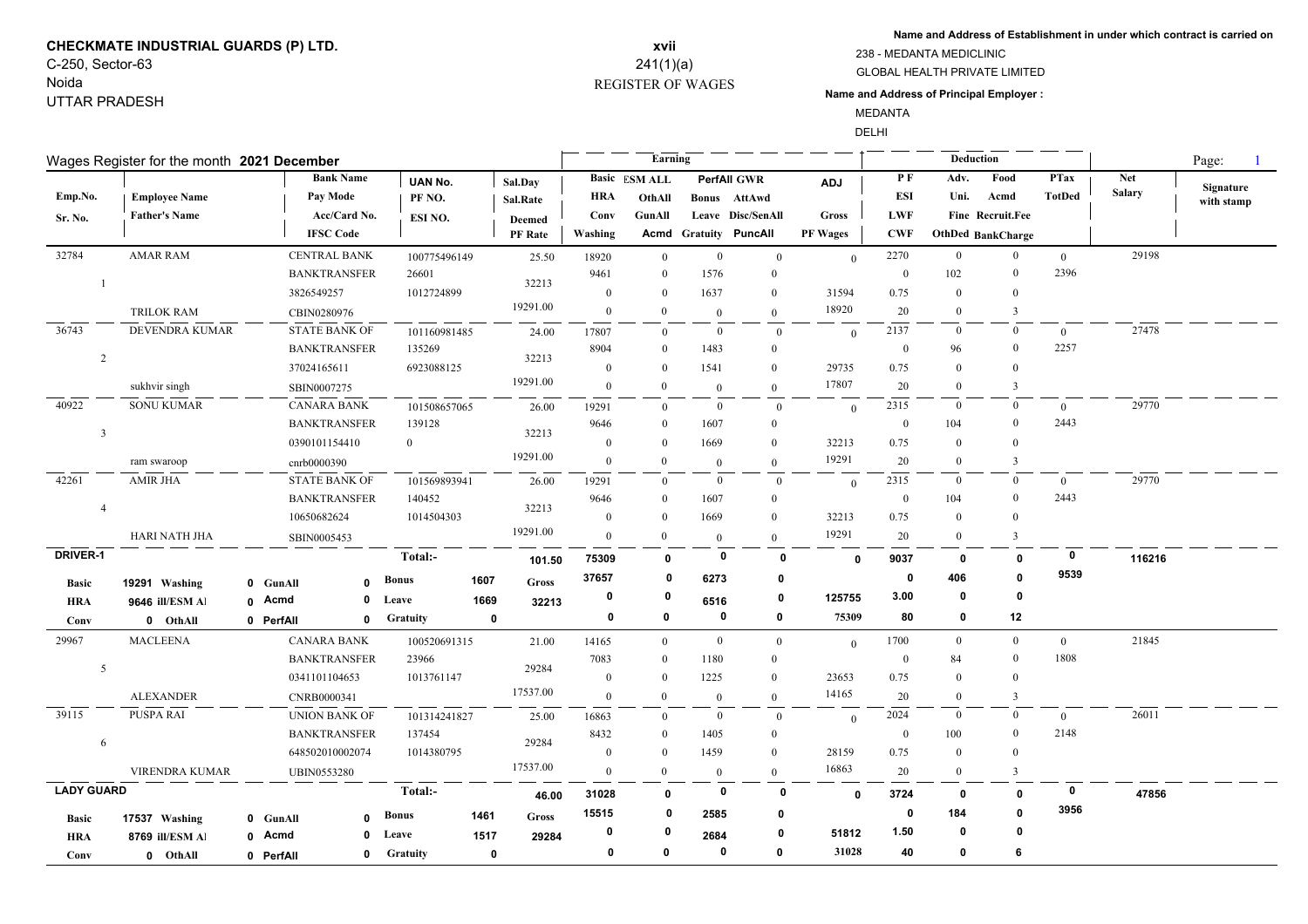# **CHECKMATE INDUSTRIAL GUARDS (P) LTD.** C-250, Sector-63

Noida UTTAR PRADESH

## REGISTER OF WAGES **xvii** 241(1)(a)

**Name and Address of Establishment in under which contract is carried on**

#### GLOBAL HEALTH PRIVATE LIMITED 238 - MEDANTA MEDICLINIC

#### **Name and Address of Principal Employer :**

MEDANTA

**Contract Contract** 

DELHI

| Wages Register for the month 2021 December |                           | Earning             |                      |                |             |                | Deduction      |                      | $\overline{2}$<br>Page: |                              |                 |                  |                  |                          |                |               |            |
|--------------------------------------------|---------------------------|---------------------|----------------------|----------------|-------------|----------------|----------------|----------------------|-------------------------|------------------------------|-----------------|------------------|------------------|--------------------------|----------------|---------------|------------|
|                                            |                           |                     | <b>Bank Name</b>     | <b>UAN No.</b> |             | Sal.Day        |                | <b>Basic ESM ALL</b> |                         | <b>PerfAll GWR</b>           | <b>ADJ</b>      | PF               | Adv.             | Food                     | <b>PTax</b>    | <b>Net</b>    | Signature  |
| Emp.No.                                    | <b>Employee Name</b>      |                     | Pay Mode             | PF NO.         |             | Sal.Rate       | <b>HRA</b>     | OthAll               |                         | Bonus AttAwd                 |                 | ESI              | Uni.             | Acmd                     | <b>TotDed</b>  | <b>Salary</b> | with stamp |
| Sr. No.                                    | <b>Father's Name</b>      |                     | Acc/Card No.         | ESI NO.        |             | <b>Deemed</b>  | Conv           | <b>GunAll</b>        |                         | Leave Disc/SenAll            | <b>Gross</b>    | <b>LWF</b>       |                  | Fine Recruit.Fee         |                |               |            |
|                                            |                           |                     | <b>IFSC Code</b>     |                |             | <b>PF</b> Rate | Washing        |                      |                         | <b>Acmd Gratuity PuncAll</b> | <b>PF Wages</b> | <b>CWF</b>       |                  | <b>OthDed BankCharge</b> |                |               |            |
| 14481                                      | <b>NAWLESH KUMAR</b>      |                     | <b>CANARA BANK</b>   | 100253206097   |             | 26.00          | 17537          | $\mathbf{0}$         | $\mathbf{0}$            | 3507                         | $\theta$        | 2104             | $\overline{0}$   | $\overline{0}$           | $\overline{0}$ | 30559         |            |
| $7\phantom{.0}$                            |                           |                     | <b>BANKTRANSFER</b>  | 8174           | 29284       | 8769           | $\Omega$       | 1461                 | $\mathbf{0}$            |                              | $\bf{0}$        | 104              | $\Omega$         | 2232                     |                |               |            |
|                                            |                           |                     | 0268108064744        |                | 1012485934  |                | $\theta$       | $\theta$             | 1517                    | $\theta$                     | 32791           | 0.75             | $\Omega$         | $\overline{0}$           |                |               |            |
|                                            | <b>NONU SINGH</b>         |                     | CNRB0000268          |                |             | 17537.00       | $\mathbf{0}$   | $\theta$             | $\mathbf{0}$            | $\mathbf{0}$                 | 17537           | 20               | $\theta$         | 3                        |                |               |            |
| 15703                                      | <b>RAJEEV KUMAR</b>       |                     | <b>CANARA BANK</b>   | 100293974941   |             | 6.00           | 4047           | $\Omega$             | $\overline{0}$          | 3507                         | $\theta$        | 486              | $\theta$         | $\Omega$                 | $\theta$       | 9731          |            |
| 8                                          |                           |                     | <b>BANKTRANSFER</b>  | 9586           |             | 29284          | 2024           | $\Omega$             | 337                     | $\mathbf{0}$                 |                 | $\theta$         | 24               | $\theta$                 | 534            |               |            |
|                                            |                           |                     | 0268108064764        |                | 1013096071  |                | $\overline{0}$ | $\Omega$             | 350                     | $\overline{0}$               | 10265           | 0.75             | $\Omega$         | $\Omega$                 |                |               |            |
|                                            | <b>MOHAN LAL</b>          |                     | CNRB0000268          |                |             | 17537.00       | $\mathbf{0}$   | $\mathbf{0}$         | $\overline{0}$          | $\mathbf{0}$                 | 4047            | 20               | $\boldsymbol{0}$ | 3                        |                |               |            |
| 21677                                      | SANJAY KUMAR SINGH        |                     | <b>PUNJAB</b>        | 100333543436   |             | 26.00          | 17537          | $\Omega$             | $\overline{0}$          | 3507                         | $\theta$        | 2104             | $\bf{0}$         | $\mathbf{0}$             | $\overline{0}$ | 30559         |            |
| $\overline{9}$                             |                           |                     | <b>BANKTRANSFER</b>  | 16320          |             | 29284          | 8769           | $\Omega$             | 1461                    | $\mathbf{0}$                 |                 | $\mathbf{0}$     | 104              | $\theta$                 | 2232           |               |            |
|                                            |                           |                     | 1518000101094024     | 2007387787     |             |                | $\overline{0}$ | $\overline{0}$       | 1517                    | $\overline{0}$               | 32791           | 0.75             | $\theta$         | $\theta$                 |                |               |            |
|                                            | <b>BACHHA SINGH</b>       |                     | PUNB0151800          |                |             | 17537.00       | $\overline{0}$ | $\mathbf{0}$         | $\overline{0}$          | $\overline{0}$               | 17537           | 20               | $\bf{0}$         | 3                        |                |               |            |
| 42063                                      | <b>RAJESH KUMAR</b>       |                     | <b>STATE BANK OF</b> | 100711483713   |             | 21.00          | 14165          | $\theta$             | $\overline{0}$          | 3507                         | $\theta$        | 1700             | $\mathbf{0}$     | $\overline{0}$           | $\theta$       | 25352         |            |
| 10                                         |                           |                     | <b>BANKTRANSFER</b>  | 140248         |             | 29284          | 7083           | $\overline{0}$       | 1180                    | $\mathbf{0}$                 |                 | $\boldsymbol{0}$ | 84               | $\mathbf{0}$             | 1808           |               |            |
|                                            |                           |                     | 61118567994          | 1014498675     |             |                | $\theta$       | $\Omega$             | 1225                    | $\theta$                     | 27160           | 0.75             | $\Omega$         | $\theta$                 |                |               |            |
| mangtu ram                                 |                           |                     | sbin0002391          |                |             | 17537.00       | $\overline{0}$ | $\overline{0}$       | $\overline{0}$          | $\theta$                     | 14165           | 20               | $\overline{0}$   | $\overline{3}$           |                |               |            |
| <b>SECURITY GUARD</b>                      |                           |                     |                      | Total:-        |             | 79.00          | 53286          | $\mathbf{0}$         | $\mathbf 0$             | 14028                        | $\mathbf{0}$    | 6394             | 0                | $\mathbf{0}$             | 0              | 96201         |            |
| <b>Basic</b>                               | 17537 Washing             | 0 GunAll            | $\mathbf{0}$         | <b>Bonus</b>   | 1461        | <b>Gross</b>   | 26645          | 0                    | 4439                    | $\mathbf 0$                  |                 | 0                | 316              | $\mathbf{0}$             | 6806           |               |            |
| <b>HRA</b>                                 | 8769 ill/ESM Al           | 0 Acmd              | $\mathbf 0$          | Leave          | 1517        | 29284          | 0              | 0                    | 4609                    | 0                            | 103007          | 3.00             | 0                | $\mathbf 0$              |                |               |            |
| Conv                                       | 0 OthAll                  | 0 PerfAll           | $\mathbf 0$          | Gratuity       | $\mathbf 0$ |                | $\pmb{0}$      | $\bf{0}$             | 0                       | $\mathbf 0$                  | 53286           | 80               | $\mathbf 0$      | 12                       |                |               |            |
| 33801                                      | DHEERENDRA KUMAR          |                     | <b>UNION BANK OF</b> | 100979604753   |             | 27.00          | 20033          | $\bf{0}$             | $\mathbf{0}$            | $\mathbf{0}$                 | $\theta$        | 2404             | $\mathbf{0}$     | $\overline{0}$           | $\overline{0}$ | 30790         |            |
|                                            |                           | <b>BANKTRANSFER</b> |                      | 132486         |             |                | 10017          | $\overline{0}$       | 1607                    | $\mathbf{0}$                 |                 | $\mathbf{0}$     | 108              | $\theta$                 | 2536           |               |            |
| -11                                        |                           |                     | 520101020462091      | 1014137469     |             | 32213          | $\theta$       | $\theta$             | 1669                    | $\theta$                     | 33326           | 0.75             | $\overline{0}$   | $\theta$                 |                |               |            |
|                                            | <b>HARISH CHANDRA</b>     |                     | UBIN0904813          |                |             | 19291.00       | $\theta$       | $\Omega$             | $\overline{0}$          | $\theta$                     | 20033           | 20               | $\theta$         | $\overline{3}$           |                |               |            |
| <b>SUPERVISOR</b>                          |                           |                     |                      | Total:-        |             | 27.00          | 20033          | $\mathbf{0}$         | $\mathbf 0$             | 0                            | $\mathbf{0}$    | 2404             | $\mathbf 0$      | $\mathbf 0$              | $\mathbf{0}$   | 30790         |            |
| <b>Basic</b>                               | 19291 Washing             | 0 GunAll            | $\mathbf{0}$         | <b>Bonus</b>   | 1607        | <b>Gross</b>   | 10017          | 0                    | 1607                    | 0                            |                 | 0                | 108              | $\mathbf{0}$             | 2536           |               |            |
| <b>HRA</b>                                 | 9646 ill/ESM Al           | 0 Acmd              | 0                    | Leave          | 1669        | 32213          | 0              | 0                    | 1669                    | 0                            | 33326           | 0.75             | $\mathbf 0$      | $\mathbf 0$              |                |               |            |
| Conv                                       | 0 OthAll                  | 0 PerfAll           | $\mathbf 0$          | Gratuity       | $\mathbf 0$ |                | $\mathbf 0$    | 0                    | 0                       | $\mathbf 0$                  | 20033           | 20               | $\mathbf 0$      | $\mathbf{3}$             |                |               |            |
| 32244                                      | <b>MANOJ SINGH PRIHAR</b> |                     | <b>PUNJAB</b>        | 100719441390   |             | 11.00          | 6730           | $\Omega$             | $\overline{0}$          | $\Omega$                     | $\theta$        | 808              | $\overline{0}$   | $\overline{0}$           | $\overline{0}$ | 10362         |            |
|                                            |                           |                     | <b>BANKTRANSFER</b>  | 26080          |             |                | 3365           | $\Omega$             | 561                     | $\theta$                     |                 | $\mathbf{0}$     | 44               | $\Omega$                 | 876            |               |            |
| 12                                         |                           |                     | 2681001700056312     | 1014050098     |             | 26563          | $\overline{0}$ | $\Omega$             | 582                     | $\Omega$                     | 11238           | 0.75             | $\Omega$         | $\theta$                 |                |               |            |
|                                            | HUKAM SINGH PRIHAR        |                     | PUNB0268100          |                |             | 15908.00       | $\Omega$       | $\overline{0}$       | $\overline{0}$          | $\theta$                     | 6730            | 20               | $\theta$         | $\overline{3}$           |                |               |            |
|                                            |                           |                     |                      |                |             |                |                |                      |                         |                              |                 |                  |                  |                          |                |               |            |